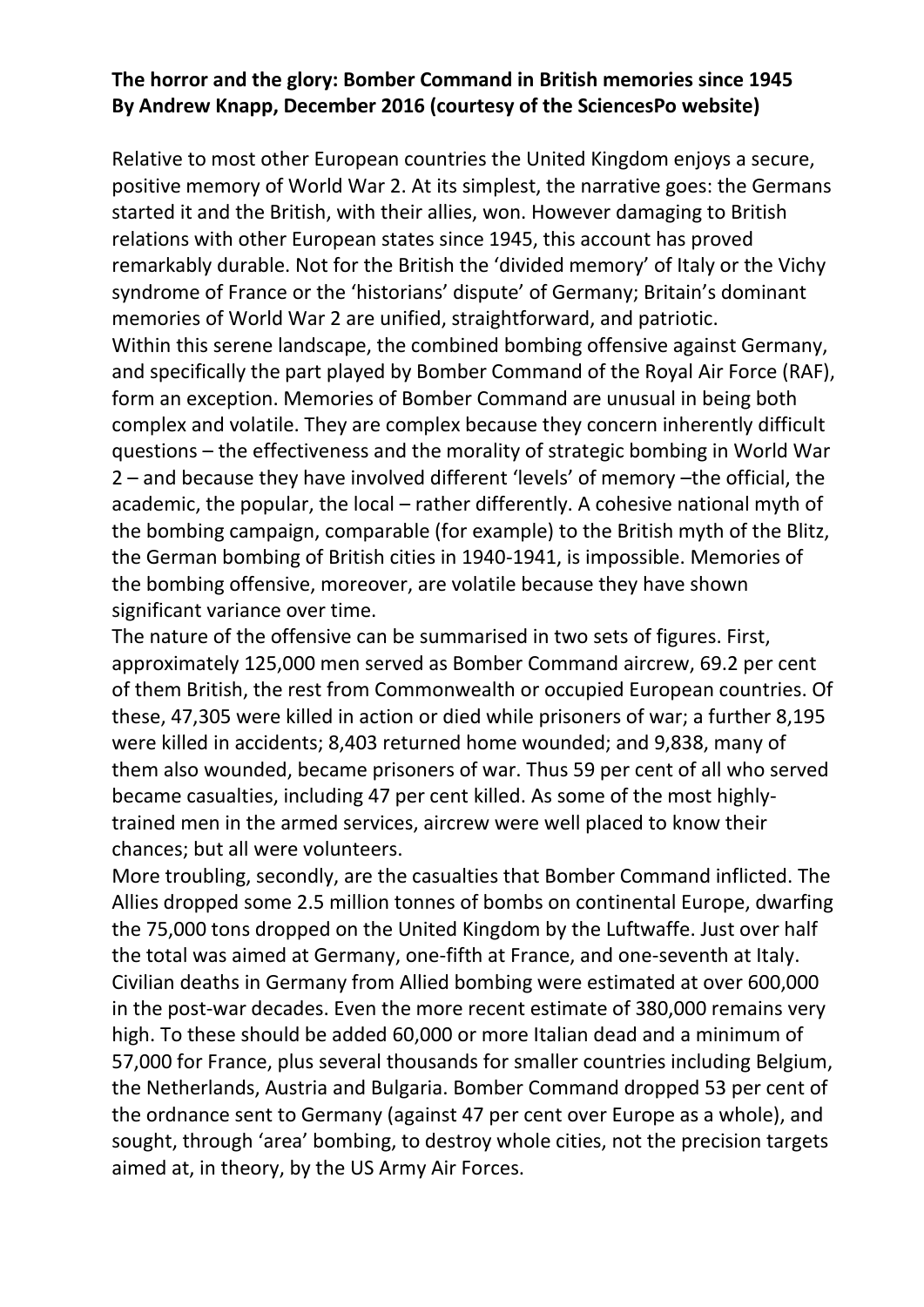Firestorms caused by Bomber Command's incendiaries killed over 34,000 civilians in Hamburg in July 1943, 5,600 in Kassel in October 1943, at least 7,500 in Darmstadt in September 1944, 25,000 in Dresden and 17,600 in Pforzheim in February 1945 and 4,000-5,000 in Würzburg in March 1945: nearly 100,000 dead for the half-dozen deadliest raids.

Bomber Command's part in the offensive therefore involved exceptionally courageous young men burning to death thousands of civilian men, women and children. The first half of the equation is perfectly compatible with Britain's master narrative of World War 2, the second emphatically not. The confusion was aggravated by the government's failure at the time to tell the public that civilians were being deliberately targeted. Air Chief Marshal Sir Arthur Harris, Commander-in-Chief of Bomber Command from 23 February 1942, sought a strong public statement of the objectives he had been invited to achieve: 'the destruction of German cities, the killing of German workers and the disruption of civilized community life throughout Germany.' The Air Ministry, preferring to avoid controversy, refused.

The British media, quietly complicit with government, took the same line. However, fulsome press and radio coverage left the public in no doubt that there was a policy of 'area bombing' – attacking whole cities – and that it was causing, in the enthusiastic words of RAF spokesman and BBC commentator John Strachey, 'destruction such as we in Britain never knew'. The death toll, though seldom estimated accurately, was never minimised. Yet the British public were also told that the Allied offensive was not only vastly more powerful than the German Blitz on Britain but vastly more moral, and that while the Luftwaffe sought to terrorise and kill civilians, the RAF did not. The ambiguities involved have cast a long shadow, as Harris predicted when he warned that the Ministry's refusal to acknowledge the true policy 'will inevitably lead to deplorable controversies when the facts are fully and generally known'.

The development of British memories of the bombing offensive since 1945 can be set roughly into three periods: relative quietism from the war until the early 1960s; two decades of scepticism from then until the early 1980s; and, since then, the slow growth of acceptance and memorialisation. However, these divisions are approximate and ragged, and, because memory operates at so many different levels, they are far from uniform.

## **At the extremes: the state, comics, and kits**

Perhaps the starkest contrast appears at the extremes of the levels of memory that we have identified. At the summits of the state, the bombing campaign has been close to an embarrassment. For British boys growing up in the 1960s and 1970s, by contrast, it was celebrated in the new consumer products developed for the children's market.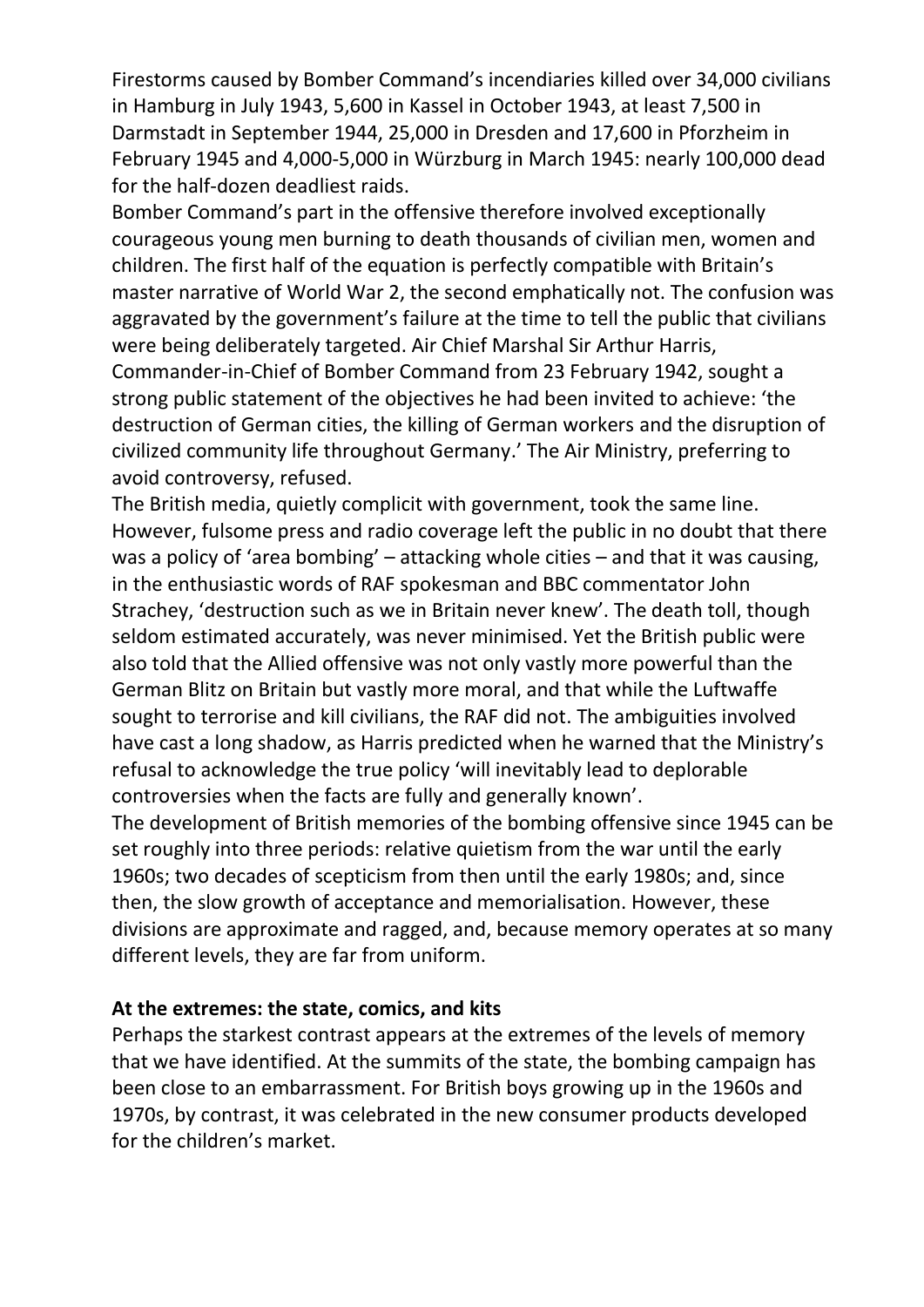'Most people', observed Noble Frankland, one of the two official historians of the bombing campaign 'were very pleased with Bomber Command during the war and until it was virtually won; then they turned around and said it wasn't a very nice way to wage war.'

His remarks apply perfectly to the British government. As early as 28 March 1945, Prime Minister Winston Churchill, in a note to the British Chiefs of Staff, attempted to disown the bombing policy he had hitherto backed and in particular the attack on Dresden six weeks earlier. Bomber Command was largely left out of celebrations of Victory in Europe; no specific Bomber Command medal was issued; Harris received no peerage or other honour from the Labour government elected on 26 July 1945. Harris's own Despatch on War Operations was subjected to corrections by the Air Ministry, filed, and closed to the public for half a century. The official British Bombing Survey completed in 1946, an altogether less ambitious project than its vast American counterpart, concluded that the British area attacks on German cities had been 'undoubtedly overdone'; it too was left unpublished for half a century. The government did, it is true, authorise the publication of a big official history of the campaign, discussed in more detail below, in 1961; but it offered little comfort to those who wanted the bombing campaign rehabilitated.

Official distance from the offensive is also reflected in policies of memorialisation. Battle of Britain Day, on 15 September, celebrates Fighter Command's achievement in blocking the Luftwaffe's offensive against the RAF; there is no Bomber Command equivalent. Public money financed neither the statue of Harris, unveiled in 1992, nor the Bomber Command memorial opened in Green Park, London twenty years later. Official reluctance to celebrate the bombing offensive may be explained by the distaste referred to by Frankland, and by the perceived need for good relations with the Federal Republic of Germany within the context of the Cold War and, from 1961, of Britain's rapprochement with Europe. Hostile reactions in Cologne and other German cities to the unveiling of the Harris statue suggested that despite the involvement of the Royal Family in the opening ceremonies, governments had every reason to keep them at arm's length.

'Forgetting', the title of the final chapter of Patrick Bishop's popular history Bomber Boys, therefore appears accurate in relation to government. Not so in the culture of schoolboys. They were treated, in the comics of the postwar generation and in the cheap and accurate plastic kits on sale from the 1950s, to a continuous celebration of World War 2 in which the bombing war played a prominent part.

The British comic enjoyed a golden age in the 1950s, offering some 32 pages of strip cartoons to weekly readers. Some comics were humorous, others devoted to adventure and war. Longer war stories dominated the various twice-monthly, smaller-format series such as Thomson's Commando comics or Fleetway's Air Ace picture library. Some weeklies reached audiences of 2 million; Commando, which still appears, managed 750,000 annually in the 1970s.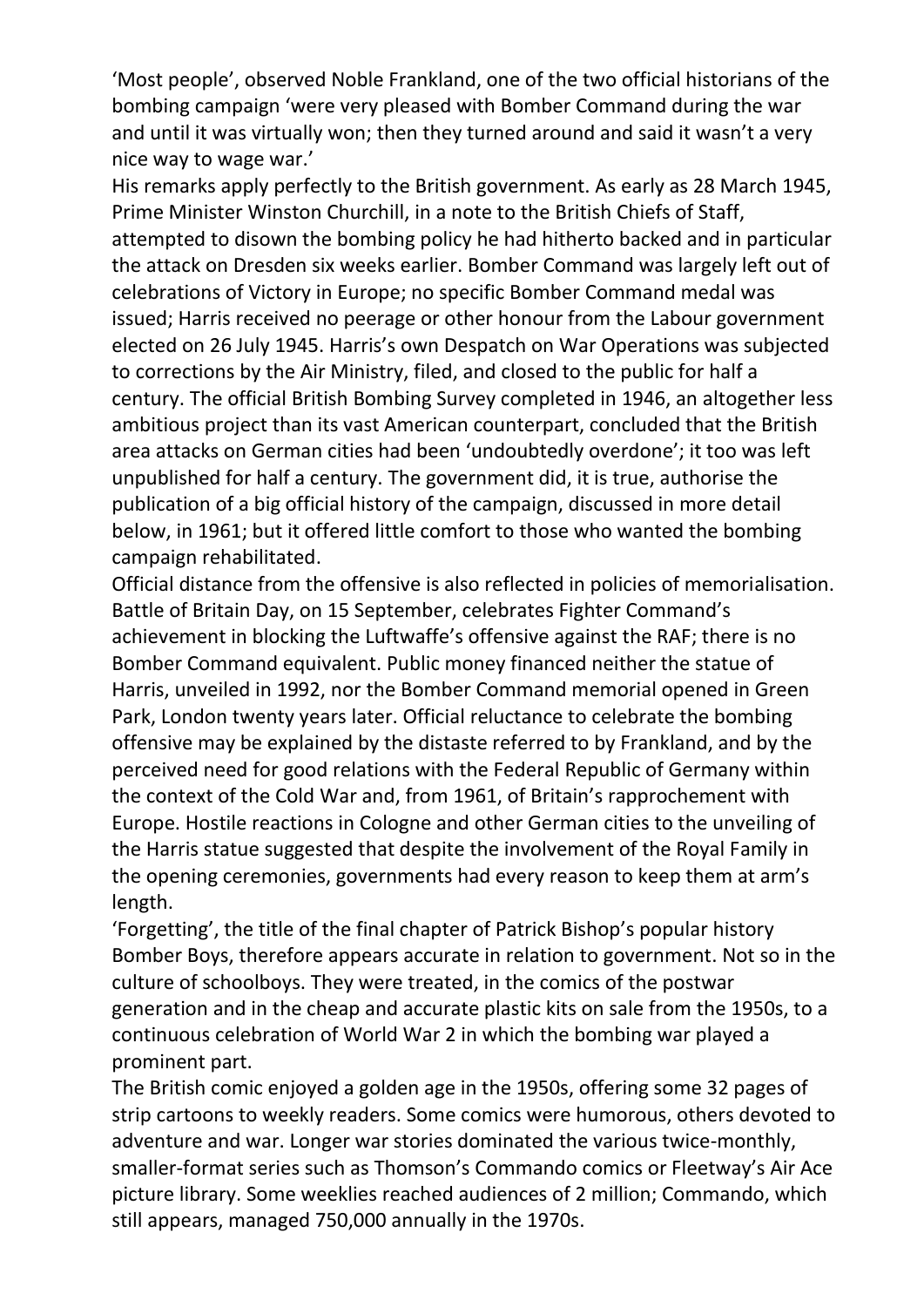One of the most successful weeklies, and the most dominated by World War 2 stories, was the Victor, which ran from 1961 till until 1992.

A speciality of the Victor was the two-page 'true story of men at war' on the front and back covers, frequently ending with a heroic death, for example of Flying Officers Mansell over Cologne in May 1942 or Lamy after the Free French raid on Chevilly-Larue in October 1943.



The Victor also carried a long-running fictional series featuring 'the greatest pilot of World War 2', the bomber veteran Matt Braddock.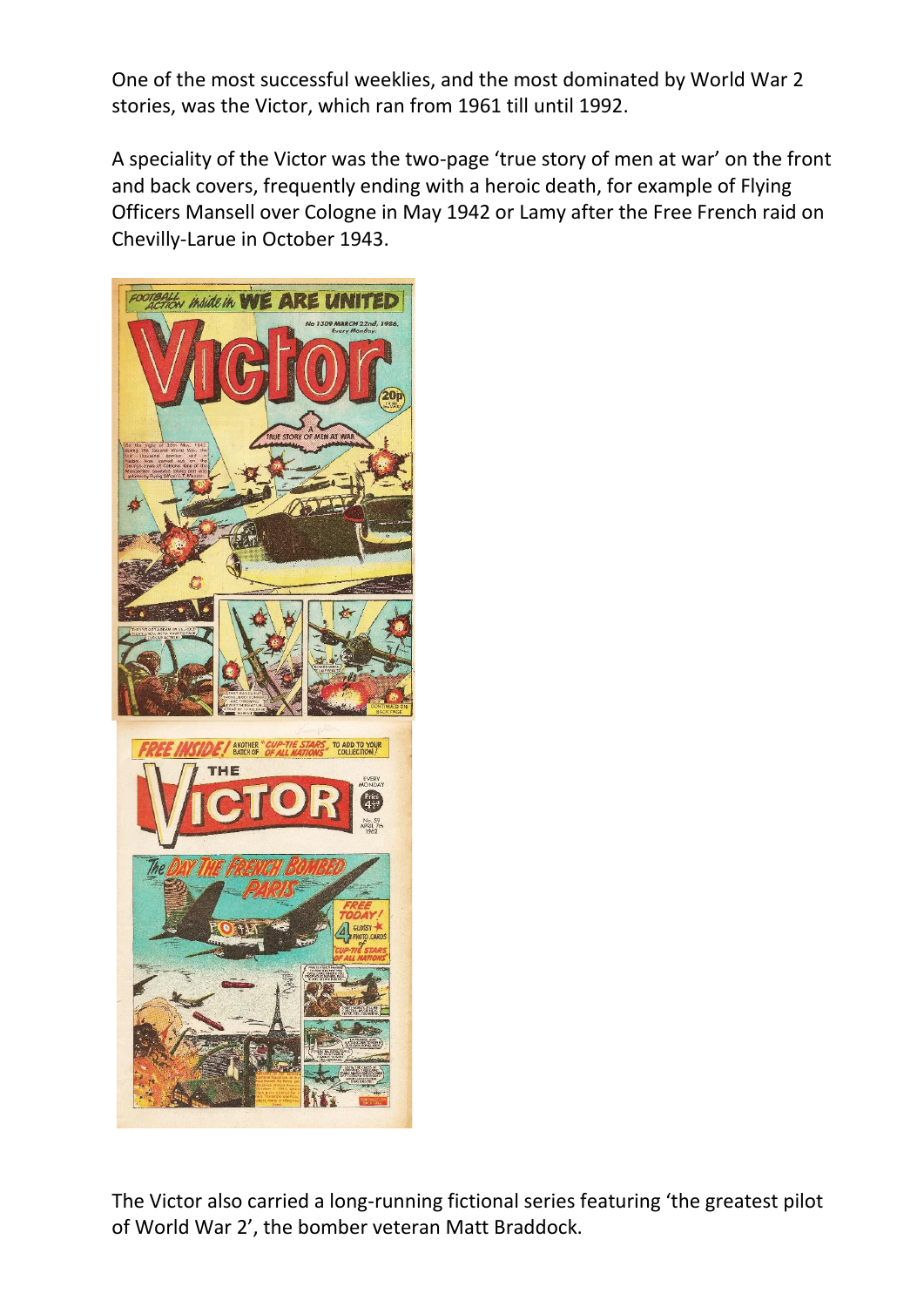'Memory' in the comics is inevitably distorted. All raids target precise objectives, not whole cities. Every crew appears able and willing to fly a Lancaster into flak at 1,000 feet. Braddock and the other fictional flyers are aces who break rules and challenge authority; being grounded for indiscipline appears as great a danger as being shot down. And German civilians are invisible (as, it is true, they were to the aircrews).

From reading the Victor, war-minded boys could turn to models of the aircraft. The first Airfix kit aeroplane – unsurprisingly, a Spitfire – appeared in 1953; it would be followed, by the 1960s, by the full range of British and American medium and heavy bombers. Airfix kits could be bought for pocket-money and at least the smaller ones could be assembled by a 7-year-old; young teenagers could graduate to carefully-painted, realistic models. And the tactile contact that a kit offered enhanced the fascination of the Lancasters and Fortresses, which – although obsolete by 1945 – were central to the attraction of flying stories for boys.

However much British governments might prefer to forget Bomber Command, then, a generation of post-war boys was invited to celebrate an idealised version of its achievements on paper and in plastic. Although competition from electronic entertainment had closed down most weekly comics by 2000 and damaged Airfix sales, both still appeal to a nostalgic older audience. The Commando picture library has survived, with two-thirds of its readers aged over 15. The Victor brought out a 50th anniversary commemorative volume in 2010, including six Braddock stories and an introduction by famous special forces veteran Andy McNab. The Airfix catalogue, meanwhile, offers a choice of five different Lancaster kits, including a Bomber Command set sold in aid of the Royal Air Force Benevolent Fund.

## **Bomber Command and the Historians**

Between the two extremes of government and boys' culture lie a significant academic historiography, popular history in the form of books, films and documentaries; and the outputs of actors in civil society, including churches, groups linked to the RAF and to veterans, and the right-wing press. The historical studies were rapidly marked by two opposed viewpoints. The first, sceptical, analysis came in the 1946 Report of the British Bombing Survey Unit. Though not published until 1998, the BBSU's report was influential both because many of its findings appeared to be confirmed by those of the United States Strategic Bombing Survey (USSBS), and because significant parts of it were 'carried forward into the work of the British Official History of the offensive ', published in 1961. The report was clear that the British area offensive had failed both to break German morale and to stem the rise in arms production. Rather, bombing had hastened victory chiefly by wrecking Germany's rail and waterway transport late in the war. The area offensive, which the BBSU largely wrote off, was British, the transport attacks chiefly American.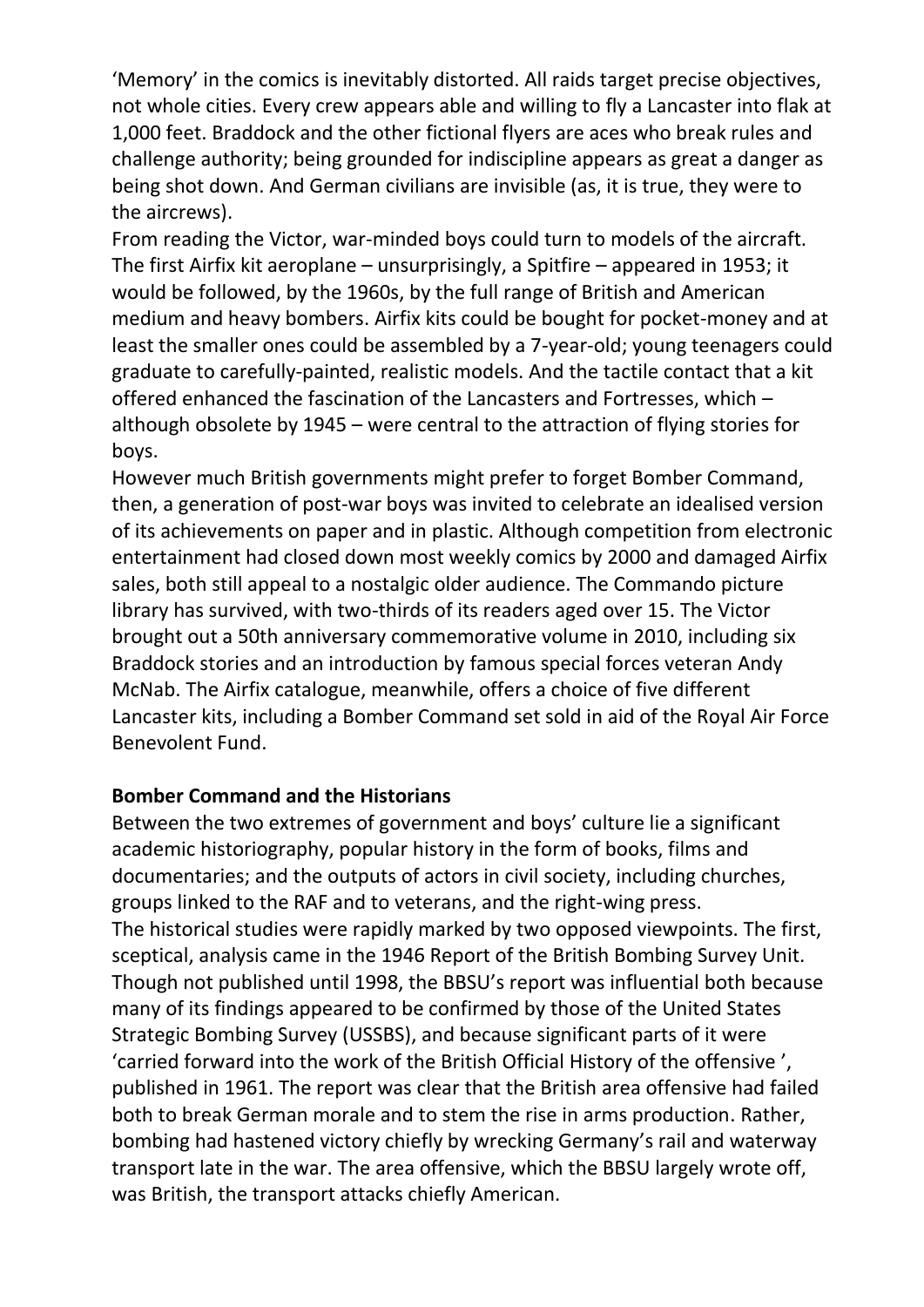But the report also underestimated the importance of oil, a second crucial American target set in 1944-5. Skewed though it was, the BBSU also established findings that would serve later generations of historians. It suggested that bombing had cost a modest 7 per cent of the total British war effort, rising to 12 per cent in 1943-4. It stressed the importance for the combined offensive of the arrival of long-range fighter escorts in early 1944 and noted, though with little detail, that the diversion of resources away from battlefronts to the defence of the Reich was a significant result of the offensive.

Harris, unsurprisingly, took the opposite view, both in his Despatch on War Operations, published only in 1995, and in his memoirs. While Harris ascribes many achievements to Bomber Command, the heart of his Bomber Offensive is a robust defence of area bombing. Industrial cities, he wrote, were attacked because that was where Germany's main industries were; the effectiveness of the offensive was measurable in terms of the tonnage of bombs dropped and the urban area destroyed; if the bombing offensive had not delivered on the promises that he had made for it, it was through lack of resources and the lack of 'faith in strategic bombing' of the Allied war leaders. The Americans, Harris suggested, had wasted their time on precision bombing; when they finally saw the benefits of area attacks, in 1945, they defeated Japan without a costly land campaign.

Bomber Offensive remains more polemical than reliable. Harris's dismissal of the idea that bombing could have wrecked German morale sat ill with his wartime claims to be able to 'push Germany over' from the air. His claim that the area bombing policy was decided at the highest political level, and implemented by him, was disingenuous. Harris not only executed the policy but advocated it relentlessly against growing opposition within the Air Staff, until Churchill disowned it in March 1945.

By 1961 the British had not one, but two official histories. Neither was as critical as the BBSU report; neither was as supportive as Harris. The first, the threevolume Royal Air Force 1939-1945 by the novelist Hilary St George Saunders and the historian Denis Richards, appeared in 1953-4 and covered the RAF in both European and Pacific theatres. The assessment of the bombing offensive, though not quite in the Harris mould (it does not claim that bombing could have won the war alone; it concedes the limitations of the area offensive; it considers the death and destruction wreaked on ordinary Germans), is nevertheless highly favourable. Richards and Saunders introduce many themes common to later accounts, including the need to do something to attack the German heartland in 1940-42, the early numerical and technological inadequacy of Bomber Command and the remedies that were progressively applied (Gee, and later Oboe and H2S – from 1942), and the contribution to final victory through the diversion of German military resources to the West and to defence rather than attack, the defeat of the Luftwaffe in German skies, and the disabling of the transport network and oil industry.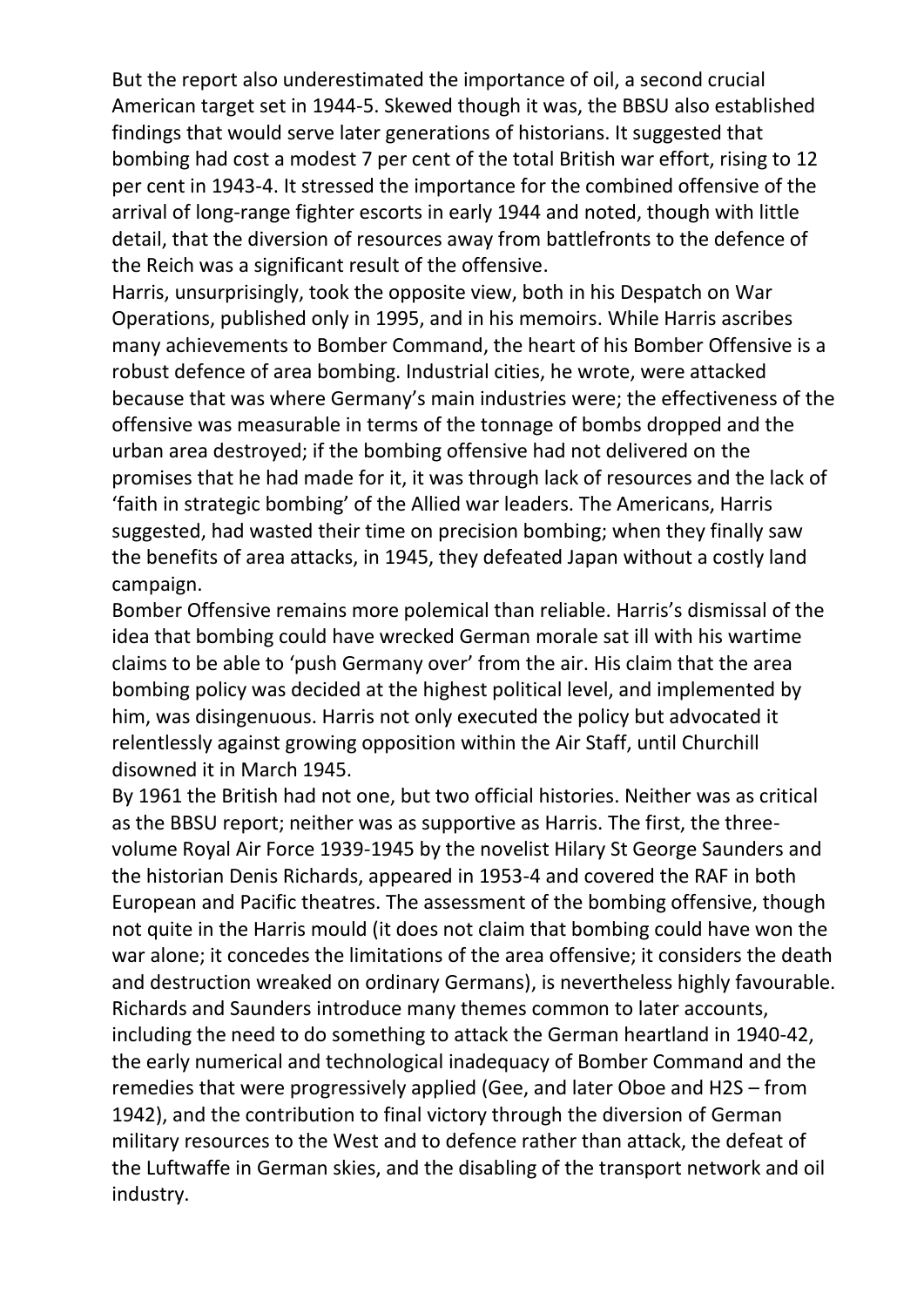The larger official history, by the diplomatic historian Sir Charles Webster and the younger air power historian, Noble Frankland was entirely devoted to the bombing offensive. The authors successfully insisted, against resistance from the RAF establishment, on full authorial independence as well as access to closed sources.

One of their main innovations was to document the fact that 'the strategy of the bombing offensive was normally a controversial issue' – and that it was political. Thus, for example, they show that the attacks of spring 1942 were as much about securing good publicity that would justify Bomber Command's existence as about damaging the German war effort. They detail the decision to bomb Dresden, and Churchill's disingenuous distancing of himself from the bombing offensive in March 1945. Most strikingly, they set out Harris's dogged adherence to the area offensive even when enjoined from late 1944, by formal directives and by Chief of the Air Staff Sir Charles Portal, to pursue precision oil and transportation targets. The account of these exchanges and Harris's near-resignation led Portal, and the Air Ministry, to seek to censor the official history or even to block publication. Focusing chiefly on Bomber Command, the Official History incorporates the USAAF offensive, and the American preference for precision day bombing. In that context, Webster and Frankland identify a turning-point at the spring of 1944, when American air forces won (partial) air superiority over Germany thanks to long-range fighter escorts with disposable extra fuel tanks. Before that, they argued, the Luftwaffe's command of German skies prevented the Allied air offensive from meeting, or even approaching, its strategic objectives. Bomber Command could penetrate the German defences with losses that were just sustainable, but at night, and at the cost of accuracy. The US Eighth Air Force could in theory achieve selective precision bombing, but could not reach its targets without incurring unacceptable losses. As long as this lasted, 'it scarcely mattered whether the bombing policy was general [as Harris preferred] or selective [in line with American preferences ].' And despite spectacular local successes, as at Hamburg, the Allies inflicted no serious damage to the German economy. Only when the long-range fighters achieved air superiority could the offensive proceed with some success. Thus, wrote Frankland later, 'If the war had ended in March 1944 for reasons other than a collapse of German civil morale, the Bomber Command offensive would have had to be described as almost a complete failure.' Afterwards, by contrast, the offensive contributed 'a very great deal' to the German defeat. Nevertheless, argued Frankland, it could have contributed much more, and perhaps ended the war in 1944, if the effort had not been needlessly dispersed between oil targets, transportation, and Harris's area offensive.

Detailed and conceptually sophisticated, the official history remains an indispensable reference. The reviews in 1961, however, largely ignored its subtleties; indeed, the right-wing press berated Frankland (Webster had recently died) for labelling the bomber offensive a 'costly failure', which he had not.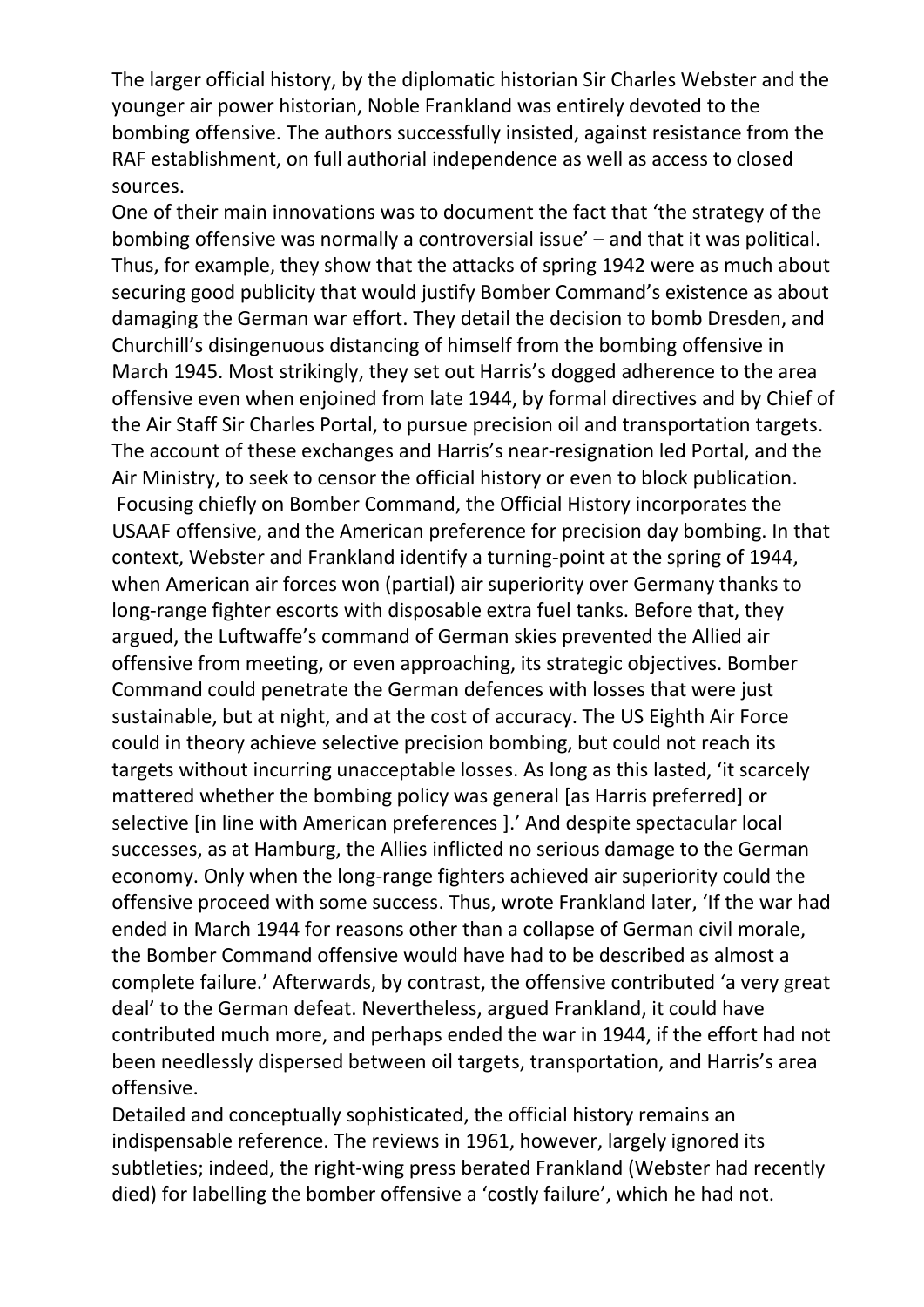Later, as Frankland observed in 1993, it was viewed quite differently, as a 'whitewash of Sir Arthur Harris and Bomber Command'. But for the moment, however incorrectly, the Official History was placed with the BBSU report in the broadly sceptical analytical camp and the views ascribed to it permeated other works. Thus for the leading military historian Basil Liddell Hart, writing in his History of the Second World War: 'The British pursued area-bombing long after they had any reason, or excuse, for such indiscriminate action' but 'despite the errors in strategy and disregard for basic morality, the bombing campaign unquestionably played a vital part in the defeat of Hitler's Germany.'

The sceptical view did not, however, extend to the more 'popular' histories that appeared from the 1970s. These covered individual raids and drew substantially on interviews with survivors, chiefly from the RAF but also from the Luftwaffe and the civilian population. Martin Middlebrook's accounts of the disastrous Nuremberg raid of 30-31 March 1944, and later of the bombing of Hamburg and Berlin, as well as the American raids on Schweinfurt and Regensburg combine meticulous narratives with numerous survivor statements. Their conclusions, despite the horrors they depict, show few doubts about the justification for the offensive. But perhaps Middlebrook's major contribution to the history of the bombing war is his reference work Bomber Command War Diaries, a singlevolume guide to all Bomber Command operations of any substance.

The first general history to integrate witness statements was Max Hastings's Bomber Command (1979). Within a condensed strategic history of Bomber Command, Hastings includes chapters on four RAF stations at specific moments of the war, on Harris's underground headquarters at High Wycombe, and, from the German viewpoint, on the firestorm raid on Darmstadt. He also introduces new themes such as the wartime protests against the offensive voiced by such figures as Bishop Bell of Chichester or Richard Stokes MP, and so-called 'Lack of Moral Fibre' – the cases of airmen unable to bear the strain of operations. Though drawing on Webster and Frankland, Hastings is much more severe than the official historians. The Americans had made the main contributions by defeating the Luftwaffe, and by wrecking Germany's oil industry. Area bombing had been a failure, and Harris should have been sacked for sticking to it. The destruction of cities like Darmstadt punished German civilians for their leaders' crimes but contributed nothing to victory. And thus 'the cost of the bomber offensive in life, treasure, and moral superiority over the enemy tragically outstripped the results that it achieved.' Readable, much-reprinted, and imbued with moral passion, Bomber Command helped entrench sceptical views of the value of the offensive.

Central to the sceptical view was the fact that Germany's war industries grew fast, despite bombing, well into 1944. By the 1980s, however, this growth was being placed in new contexts.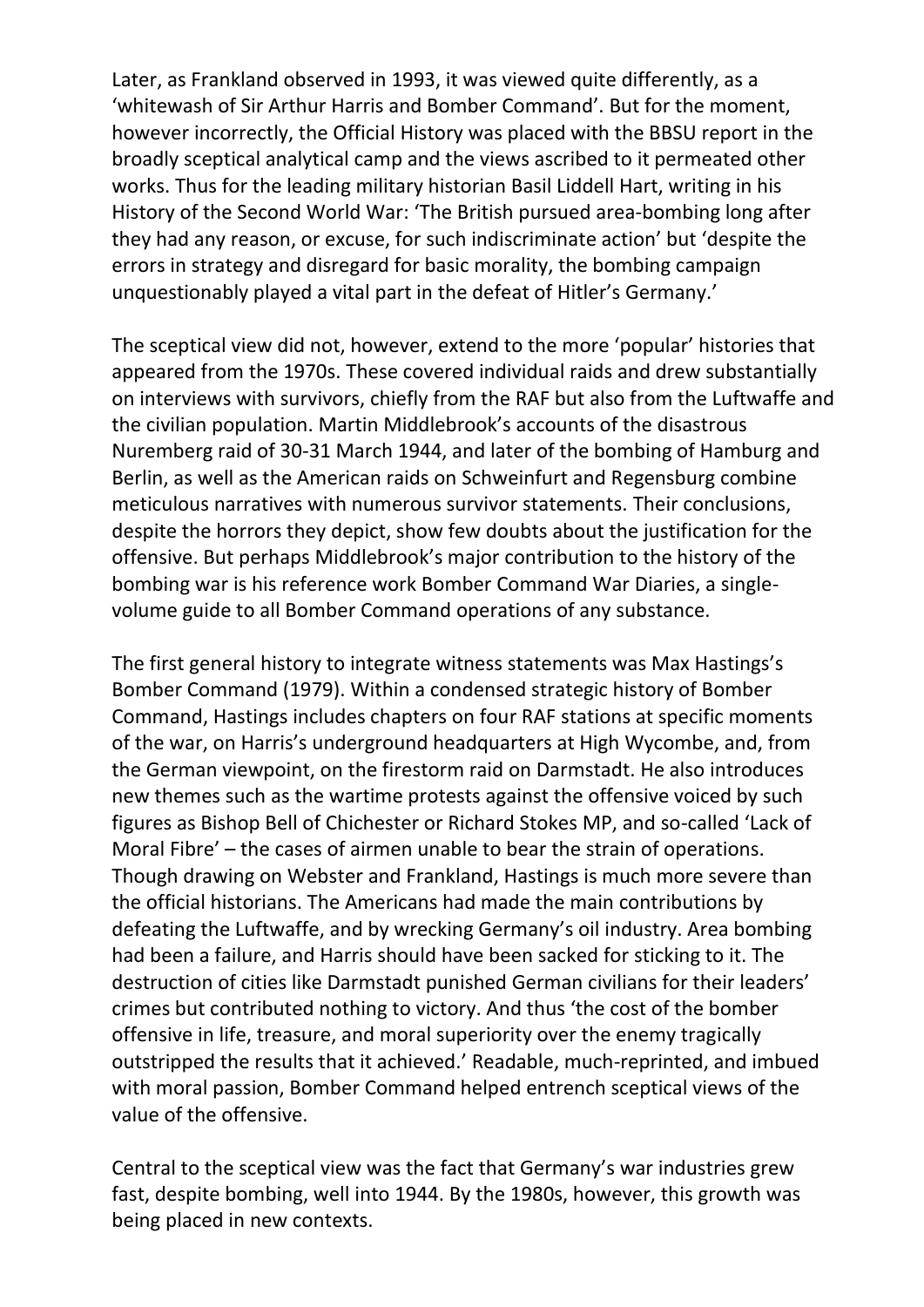For Richard Overy, whose first book on the subject appeared in 1980, the achievements of bombing should be measured not against actual German production but against what had been planned for a war expected to start in 1942. Thus although productivity in the arms industry doubled between 1941 and 1944, bombing 'placed a ceiling' on further improvement. It made the supply of components slower and less predictable, obliging firms to hold bigger stocks; it forced the dispersal of industry into smaller, less well-located plants. Thus in January 1945 the German Armaments Ministry estimated that German industry produced '35 per cent fewer tanks, 31 per cent fewer aircraft, and 42 per cent fewer lorries' than it would have done without bombing. All the German officials interviewed by post-war Allied researchers ascribed the economic collapse from January 1945 to bombing. For Adam Tooze, indeed, Bomber Command had damaged German production as early as spring 1943, when raids on the Ruhr halted the 'armaments miracle' attempted by Hitler's Armaments Minister Albert Speer; Harris's error lay in then diverting this effort to a fruitless assault on Berlin. Moreover, as Overy points out, a growing proportion of war production went to anti-aircraft defences: 30 per cent of guns, 20 per cent of heavy ammunition, 50 per cent of electro-technical production, a third of production of the optical industry. Even the attack on German morale, suggests Overy, was not a complete failure. Absenteeism in the Reich reached 23.5 days in 1944, and rose as high as 25 per cent in some factories such as Ford at Cologne. In the areas of worker productivity, the transfers of defences to the Reich, and the diversion of production to anti-aircraft defences, British area bombing might be seen as just as useful as precision bombing. Indeed, Sebastian Cox has argued that it was the dispersal forced in 1942-3, mostly by area bombing, that made German production more dependent on transport links, multiplying the impact of attacks on the German transport system in 1944-45.

Set against what Mark Connelly called the 'orthodoxy' of the post-war surveys and of 'yet another government statement, the Official History' such analyses amounted to a partial rehabilitation. As well as the economic gains, bombing had produced political dividends, sustaining morale at home and offering Stalin a 'second front', of sorts, from 1942. These upbeat views were also expounded in the more 'popular' histories by Denis Richards or Robin Neillands.

The rehabilitation itself has not gone unchallenged. In 1991 David Edgerton called strategic bombing 'a massive misallocation of resources' and later queried the detail of the diversion of military effort to Germany's home defence. More remarkable, perhaps, is the renewed note of scepticism in Overy's substantial recent study. The Bombing War: Europe 1939-1945 covers campaigns excluded or marginalised in many earlier accounts: not only the Allied bombing of France and Italy but also Bulgaria, and the German bombing of the Soviet Union. It also examines the ways in which states and societies and the new relationships that developed between peoples and government as a result.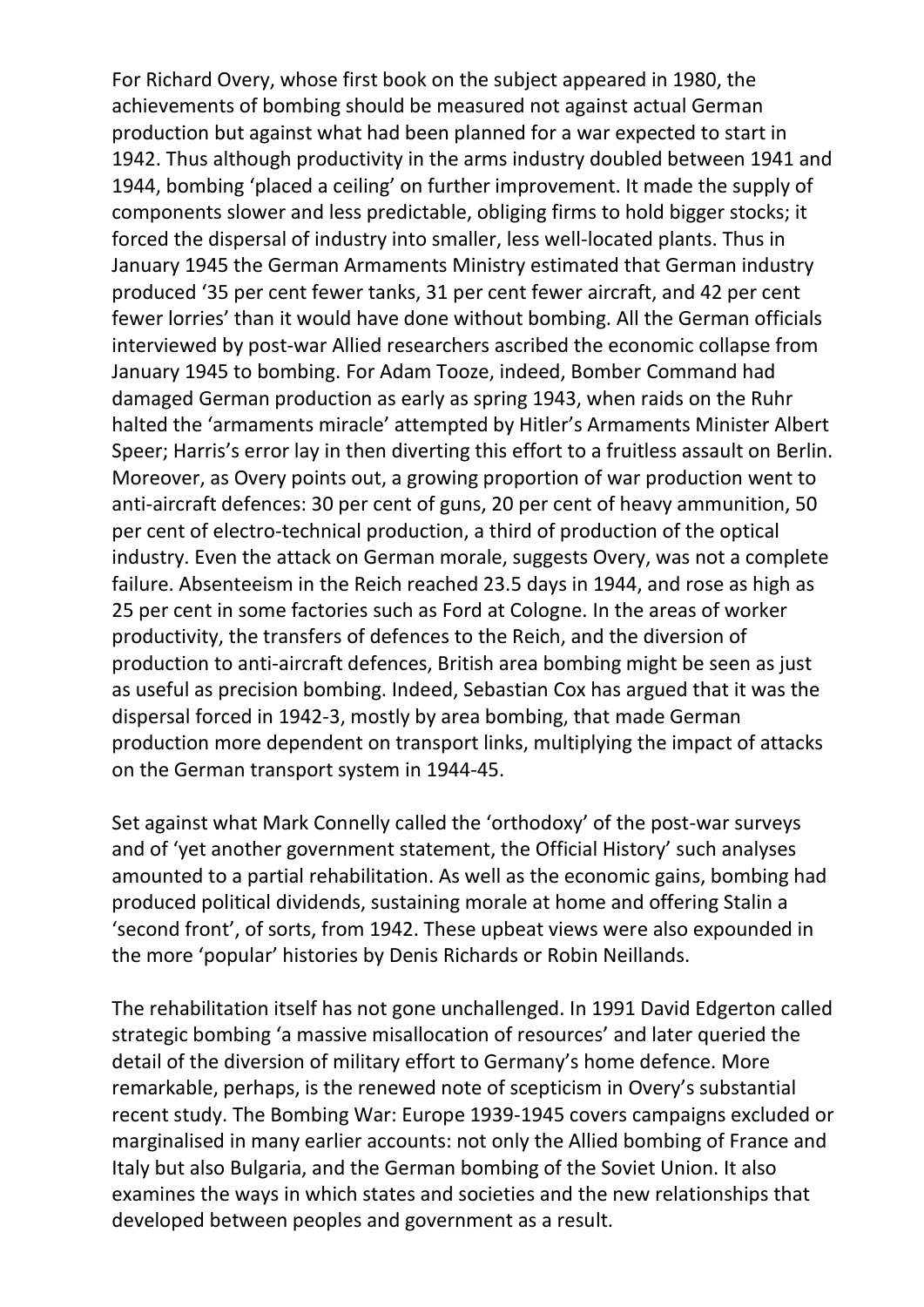It concludes that 'the bombing offensives in the Second World War were all relative failures in their own terms.' Although this assessment applies to both German and Allied offensives, Overy is particularly severe towards British area bombing: whether in its origins in inter-war colonial 'policing' operations, in the deliberation with which British researchers perfected techniques of burning down whole cities, or in the official lies about what was being attempted, area bombing, for Overy, was morally flawed.

### **Bombing and morality**

Most works cited hitherto question the morality of the bombing offensive. British area bombing is criticised more than American precision bombing, as less effective and more indiscriminate; and firestorm raids are understandably seen as the worst. Dresden occupies a distinctive place in this category, for several reasons. The raid destroyed a treasure-house of German baroque architecture; it occurred when the Allied victory was not in doubt (unlike the earlier, deadlier raid on Hamburg); and it triggered the British government's withdrawal of support for the area offensive, after an unusually frank press briefing prompted Associated Press to state that the Allies had crossed a threshold into 'terror bombing'. The Associated Press despatch caused consternation among the British élite, prompting questions in the House of Commons and ultimately Churchill's disowning of the bombing campaign a month later. Churchill omitted Dresden from his memoirs. Harris, by contrast, mounted a predictably vigorous defence: as 'the largest city in Germany […] which had been left intact', it was as legitimate a target as anywhere else, and the bombing had been 'considered a military necessity by much more important people than myself'. If nothing else had secured Harris's status as the stage villain of the area bombing campaign, Dresden would have sufficed.

After the war, Dresden's position at the heart of memory was ensured, firstly, by a British pressure group, the Bombing Restriction Committee, which claimed in December 1945 that the raid had killed between 200,000 and 300,000 people, against an already-beaten enemy and a target of no military significance. Of wider impact was David Irving's 1963 account of the bombing, from a largely German viewpoint. Irving called the raid 'the biggest single massacre in European history', put the death toll at 135,000, observed that it failed in its stated purpose of disrupting communications, and enlisted Harris's own Deputy, Air Marshal Sir Robert Saundby, to write a forward supporting his case. Irving's reputation as a historian has deteriorated since, as he sought to compare the area bombing offensive to the Holocaust, juxtaposing excessive figures for the death toll at Dresden (the best current estimate is 18,000-25,000), with gross underestimates of the number of Holocaust victims. But repeated reprints of Irving's book over more than thirty years ensured its continuing influence, albeit more in Germany than in Britain.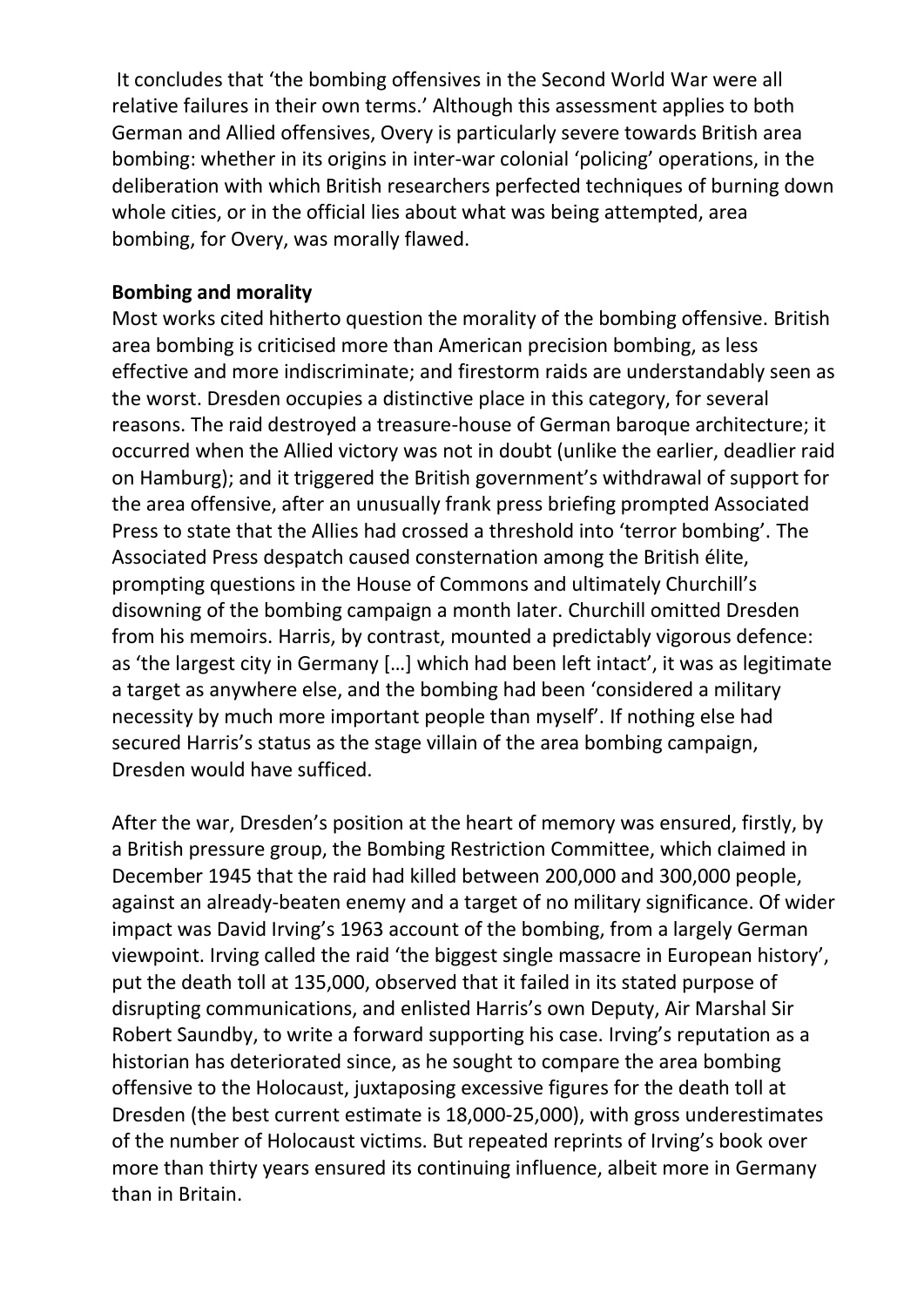More respectable historians than Irving have also attacked the morality of the area offensive. Hastings underlines the 'significant moral distinction between the incidental and deliberate destruction of civilian life in war', adding that 'it is hard to look back […] with any pride on such a night's work as the destruction of Darmstadt.' Hew Strachan observes that 'in the Second World War, [Britain] flouted the norms which underpinned the laws of war', Overy that the British, American and German air offensives all 'violated every accepted norm in the conduct of modern warfare.' If indiscriminate bombing was withdrawn from the charge sheets at Nuremberg, he adds, it was because the Allies' legal vulnerability on this issue was all too clear.

The most sustained moral criticism, however, has come from a philosopher, Anthony Grayling. Grayling bases most of his case on just war theory: however just a war may be in itself, the just waging of war requires each act to be necessary and proportionate, and alternative, and less damaging, means towards the intended purpose to have been exhausted. If munitions workers are legitimate targets, writes Grayling, no other civilians are, and proportionality requires that non-combatants should not be targeted or exposed to serious risk of becoming casualties. That no specific rules against indiscriminate bombing had been ratified by all parties to the Hague Conventions by 1939, that was beside the point; the protection of civilians had been written into umbrella provisions of the Conventions of 1899 and 1907.

On the specifics of the Allied bombing offensive, Grayling suggests that the fact that the Allied victory was certain by September 1944 detracts from the legitimacy of raids undertaken thereafter. And in undertaking area rather than precision bombing, the British were flouting the ethical requirement that alternative means to an intended purpose should be exhausted. Area bombing, for Grayling, was 'very wrong': neither necessary, nor proportionate, nor consistent with 'the general moral standards of the kind recognised and agreed in Western civilisation': Hamburg (and Hiroshima) were no better than the 9/11 attacks on New York. British aircrews were brave men doing something wrong who should therefore have refused to obey orders. British governments knew that targeting civilians was wrong; hence their efforts to conceal their actions. And post-war declarations and agreements designed to protect civilians against bombing, especially the 1949 Geneva Convention and its 1977 protocols, constitute 'a retrospective indictment of the practices they outlaw.'

Some of Grayling's specific points are readily countered. The claim that from September 1944 the conflict was nearly 'over' ignores the fact that only the Allies' vigorous prosecution of it secured Germany's defeat.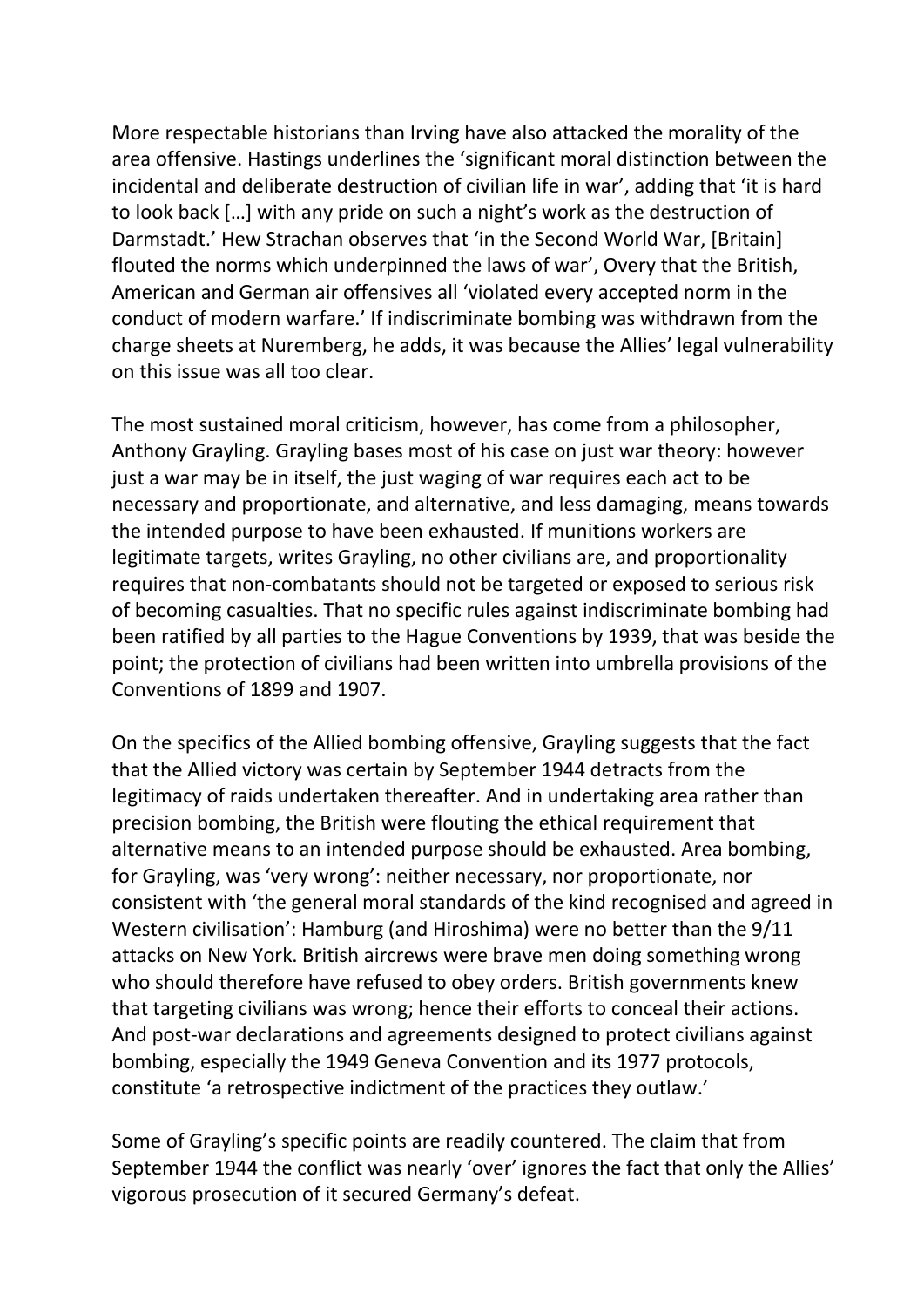Grayling also exaggerates the effective precision of precision bombing: several American raids on France, carried out in clear skies against weak air defences, killed over 1,000 French civilians; the record of blind bombing through the cloud cover of the Ruhr was worse. But most defenders of the area offensive base their arguments on the exceptionally odious character of the enemy being and the specific predicament of the British in 1940. Thus for Frankland, 'The great immorality open to us in 1940 and 1941 was to lose the war against Hitler's Germany. To have abandoned the only weapon of direct attack which we had at our disposal would have been a long step in that direction.' Given the technology available, area bombing was 'Bomber Command's last and only resort', the only alternative to no bombing at all. The Germans, moreover, had 'started it': 'Cities all over Europe had been attacked by the Luftwaffe and we were merely returning the medicine.' 'Morality', said a bomber pilot quoted by Overy, 'is a thing you can indulge in in an environment of peace and security, but you can't make moral judgements in war, when it's a question of national survival.' And in the context of reverses in North Africa and in the Atlantic in 1941-2 bombing was the only thing resembling a success story that the British could claim. For the ace bomber pilot Leonard Cheshire, finally, the bombing offensive was justified by the fact that 'Every day the war lasted, another ten thousand were exterminated in the concentration camps' – and thus that it had to be shortened by any means available.

Many commentators link morality to effectiveness: Stephen Garrett, for example, condemns the area offensive as 'both a crime and a mistake.' Hastings takes a similar view, in more measured terms. But the link is not absolute. Frankland has defended the morality of the offensive while dismissing its effectiveness before March 1944. Overy, by contrast, some of whose assessments of the effects have been more positive, nevertheless joined Grayling in 2012 to debate in favour of a motion that 'The Allied bombing of German cities in World War II was unjustifiable', arguing that resources could have been better used to develop fast light bombers capable of precision attacks. The supporters of the offensive, the military historians Patrick Bishop and Antony Beevor, won, with 191 votes against the motion and 115 in favour. This result suggests that no consensus on the subject exists. But the two sides' views were not wholly opposed: Grayling believed that bombing made a major contribution to the liberation of France, while both Bishop and Beevor condemned the pursuit of area bombing after late 1944.

Some airmen had doubts about the morality of bombing, both at the time and retrospectively. Pilot Robert Wannop, bombing Saarbrucken, observed himself, 'a young man with a wife and a beautiful baby daughter, raining death and unbearable horror on similar wives and children.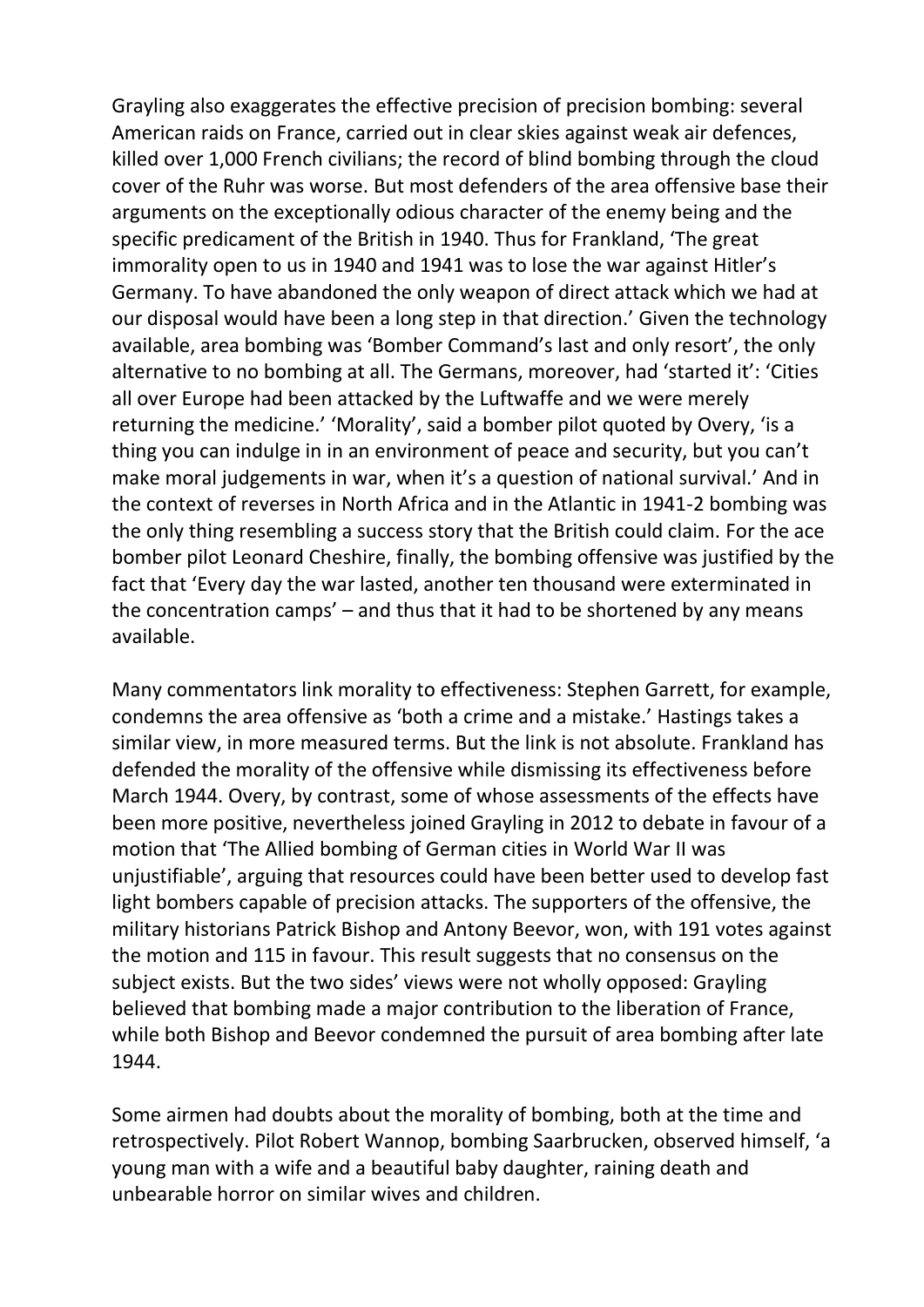Yet the worst part of it was that I felt no guilt, no sense of repulsion at the enormity of my deed. […] God! What monsters we had become!' One of Hastings's interviewees talked of his nightmares: he had 'changed his job and started to teach mentally-handicapped children, which he saw as a kind of restitution.' But historians have found many more former aircrew aggrieved at their treatment by the government, the public and, especially, the media. Thus one felt 'disgust and dismay' at the newspapers' 'grovelling and sanctimonious apologia [sic] for the bombing of German cities' on the fortieth anniversary of VE-Day. Another felt 'bitter' that 'none of the politicians wanted to take responsibility' for the offensive, allowing the memory of the Bomber Command dead to be 'tarnished' A third expressed loyalty to Harris: 'the fondness for him grew when the criticism of him started. We weren't just protecting Butch, we were protecting our own reputations.' Finally, Miles Tripp, who had looked down at Dresden burning and then made sure that his bombs fell in open country, offered a detached, if disabused, view of public opinion: 'when one's survival is threatened, one is grateful to those who offer protection. Once the danger is past, one is ashamed that one's intellectual theories have been so easily overruled by a primitive instinct or emotion, and that the erstwhile helpers are an immediate target for the hostility caused by this sense of shame.' The last part of this paper considers how far the wider culture has reflected the historians' debates and justified the aircrews' sense of rejection.

## **'Black sheep' or 'Forgotten Heroes'? Bomber Command in the wider culture**

Mark Connelly has called Harris and Bomber Command 'the black sheep of the British popular memory of the Second World War', their offensive a 'missing chapter in the public memory of the Second World War.' John Nichol and Tony Rennell refer to bomber crews as 'Forgotten Heroes'. Such assessments appear odd, and not only because of the boys' culture considered earlier: Connelly himself has counted some 570 books on Bomber Command published to the mid-1990s. The output has certainly not diminished since; other cultural products have complemented books; and actors in civil society have promoted the memorialisation of the bombing war, culminating in the unveiling of an imposing, even overbearing monument to Bomber Command in 2012.

Positive, mass-audience narratives of Bomber Command have a long pedigree: Paul Brickhill's The Dam Busters, a biography of the elite 617 squadron, has been in print since publication in 1951. The recent material already cited is the tip of a larger iceberg. It is heavily based on the statements of bomber crews: able young men with lives to make in the post-war world, and little time to reminisce, but in their later years, far more inclined to tell their stories. Alongside the profusion of general histories,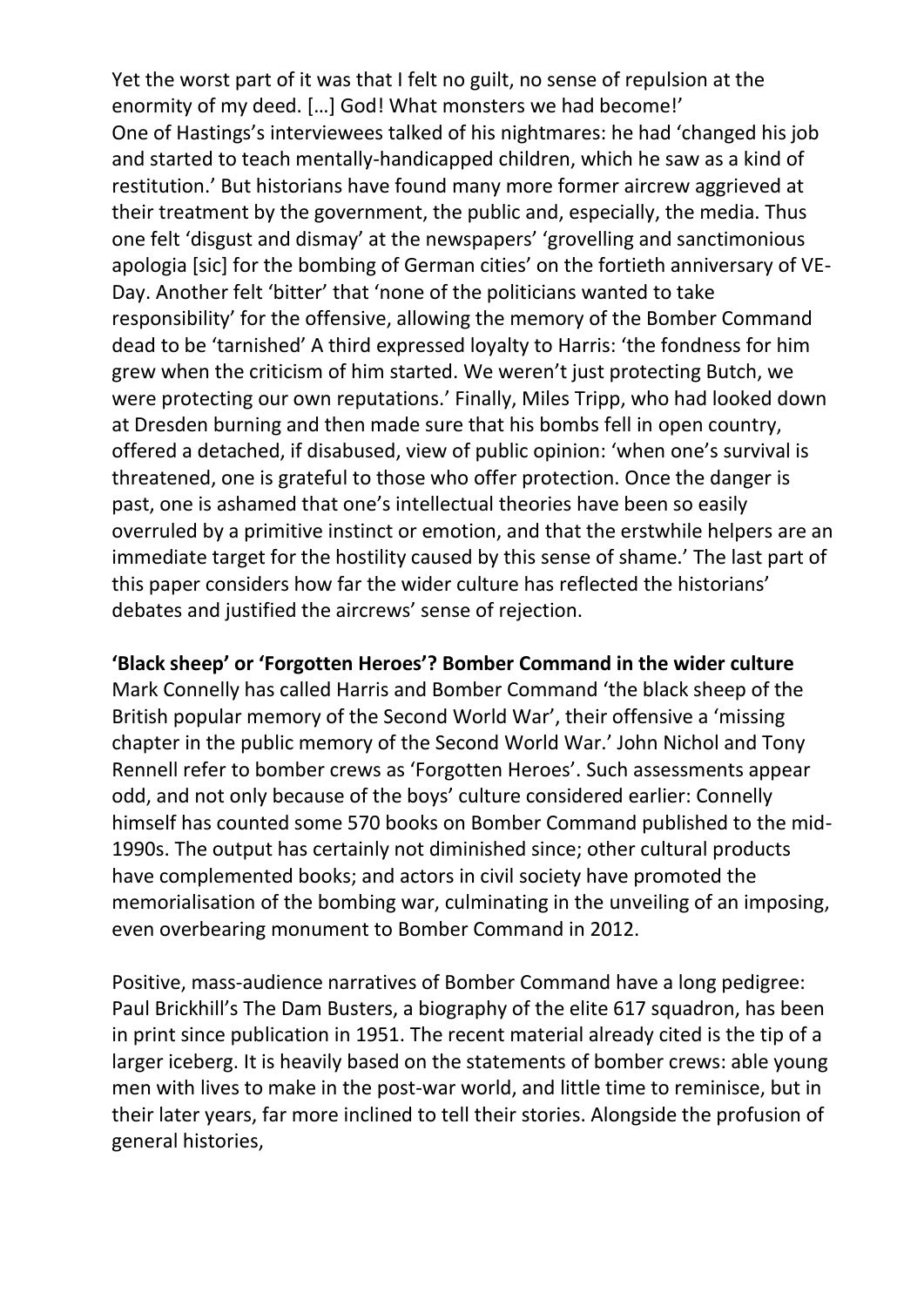Harris now has a well-researched biography, sympathetic but not hagiographic, 617 squadron's 1943 raid on the Ruhr dams has its first new account in 60 years, and Daniel Swift has written a haunting evocation of bombing bases in the flat landscapes of East Anglia, of literary representations of the bombing war, and of his search for his grandfather's grave in Holland. Many readers of these books, it may be surmised, grew up in the 1960s and 1970s with the Victor and plastic kits.

Film and television have complemented the multiplication of written accounts, despite the obvious difficulties of massing Lancaster bombers for the screen. The film of The Dam Busters, blessed with an instantly memorable theme tune, topped the British box-office in 1955 and was no. 68 in the British Film Institute's 1999 list of 100 best British films. Some cinemas showing The Dam Busters in 1954-5 organised collections for the RAF Benevolent Fund or even opened RAF recruiting offices. But The Dam Busters, much in the manner of the Victor, portrayed a single very high-precision raid by the Command's elite squadron, not the nightly despatch of massed formations to the Ruhr or Berlin. It inspired one imitation in 633 Squadron, a fictional account of a daring raid by a squadron flying twin-engined Mosquitoes, which reflected commonly-experienced realities even less. Pathfinders, a twelve-episode ITV television series of the early 1970s, did better in principle: based on survivors' accounts, it followed a 'Pathfinder' squadron, charged with marking targets as raids started. But neither the scripts nor the acting caught the public imagination as The Dam Busters had. More successful was the BBC's Harris (1989), which narrated the bomber offensive through a dramatised biography of the Commander-in-Chief. Played by the very popular actor John Thaw, Harris got a sympathetic hearing, but the biopic did not shrink from presenting the offensive's grim realities.

The fictionalised accounts have been matched by documentaries. Thames Television's 1973-4 series The World at War devoted the twelfth of its 26 episodes to strategic bombing and featured original footage and interviews with British, American and German aircrew, with German civilian survivors, and with senior strategists on all sides including Harris and Speer. But Episode 12 ends at April 1944, a point at which the offensive appeared as largely unsuccessful. As the only coverage in subsequent episodes was of Dresden, the overall balance of The World at War was decidedly negative. However, later documentaries, including Channel 4's Reaping the Whirlwind (1997), have been much more upbeat. Some recent productions have used well-known actors as presenters, and attempted to re-create aspects of operations, emphasising their difficulty. Thus the veteran television actor Martin Shaw, in Dambusters Declassified (2010), 'retraces' 617 Squadron's dams raid journey; the documentary also includes an interview with the former mistress of the operation's leader, Wing Commander Guy Gibson. In Bomber Boys (2012), the film star Ewan McGregor enlists his brother, an RAF pilot, to learn to fly a Lancaster: a brief history of Bomber Command is interwoven with Colin McGregor's training sessions.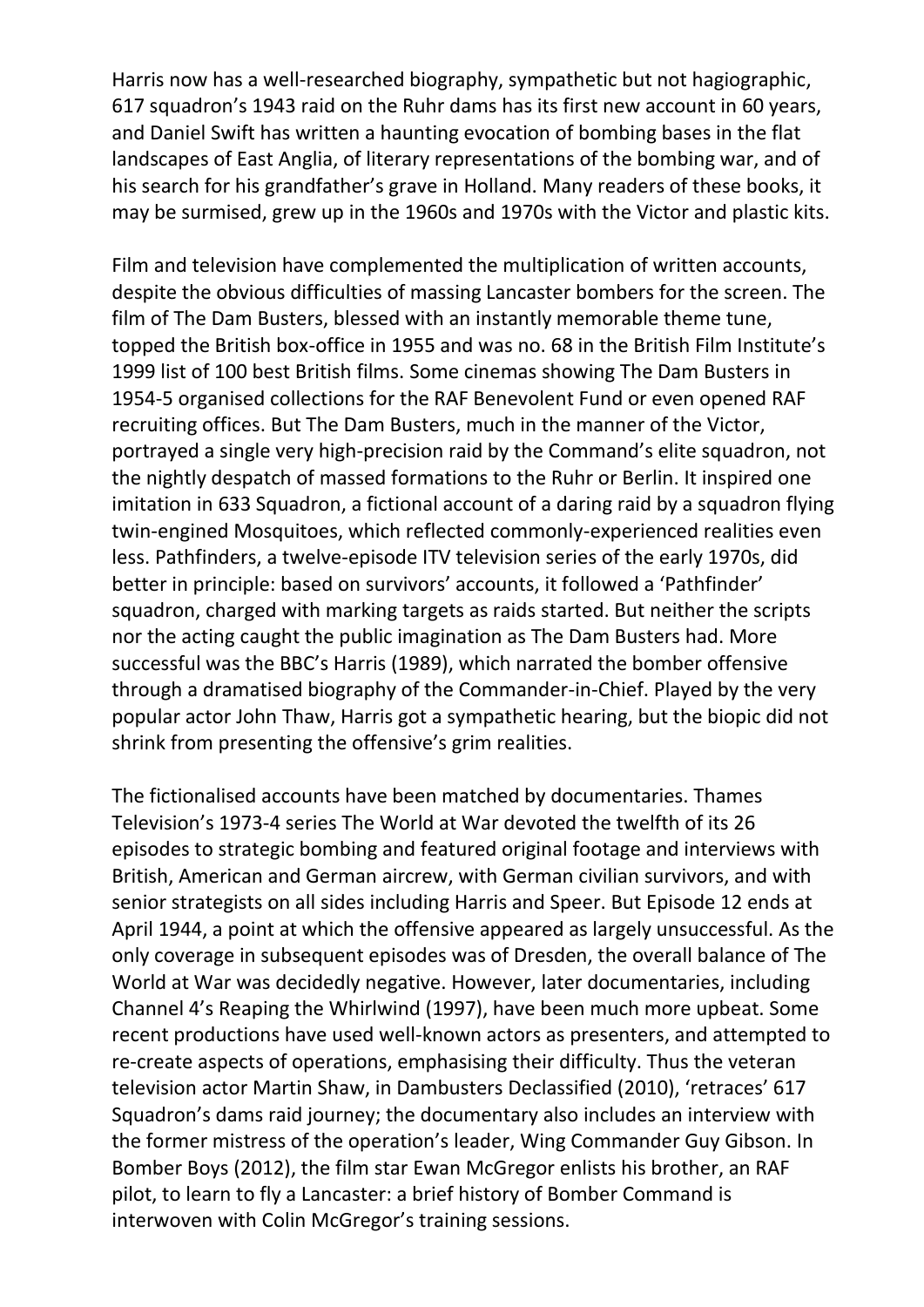While German survivors of the Hamburg raids are interviewed for the programme, the climax, inevitably, is when the McGregors finally take to the air with the blessing of survivors of 617 squadron. Commercially successful, the formula inevitably runs the risk of trivialising its subject. Altogether more thoughtful, and more sensitive to the moral dilemmas of the crews, is Steven Hatton's Into the Wind (2012); but it was shown to the smaller audiences of the Yesterday channel.

If there was some substance in the 1970s to portrayals of bomber crews as 'forgotten heroes' or 'black sheep', such claims had little justification by the early twenty-first century. It is tempting to draw a comparison with the memories of German victims. As survivors of Germany's wartime generation neared the end of their natural lives, works such as Jörg Friedrich's The Fire (2003) claimed that the bombing offensive had been a 'taboo' subject in Germany – although, as Dietmar Süss has shown, the 'taboo', at least at local and regional level, is largely imaginary.

The memory of the bombing war is also heavily sustained by a variety of actors within civil society. One is the RAF itself, whose public visibility has greatly increased since the 1982 Falklands War. Here, for the first time since the largely unreported late colonial conflicts of the 1950s and 1960s, the RAF was in action in what proved to be a highly popular war. Its combat role has continued through two wars with Iraq, the Kosovo conflict of 1999, the long Afghan war, the 2012 air strikes on Libya, and, from December 2015, over Syria. Within the UK, the visibility has been reinforced by the opening of two museums, at Hendon in London and Cosford in Shropshire. The Hendon museum, opened in 1973, unveiled a Bomber Command hall ten years later. The Battle of Britain Memorial Flight, stationed at 617 squadron's former base at Coningsby in Lincolnshire, operates not only the Spitfires and Hurricanes of World War 2, but also the UK's one Lancaster still in flying order (although the first Lancaster only flew sixteen months after the Battle of Britain ended). At the same time the RAF Historical Branch has developed its sponsorship of conferences and publications (of the BBSU survey, but also of Harris's Despatch, and of a range of air power books). The memorialisation undertaken by the RAF itself is complemented by that of the Imperial War Museum, whose director from 1960 to 1982 was Noble Frankland. The main museum's library houses collections of photographs, former aircrew diaries, and papers of senior RAF officers. In 1976, moreover, the IWM opened an air annexe at the former RAF station at Duxford in Cambridgeshire, with a collection of historic aircraft and regular air displays. Bomber Command itself has held its own reunions since 1949, and in 1985 a Bomber Command Association was formed to 'educate and inform the general public in the work and history of Bomber Command'. It claimed 6,000 members at the start of the new millennium.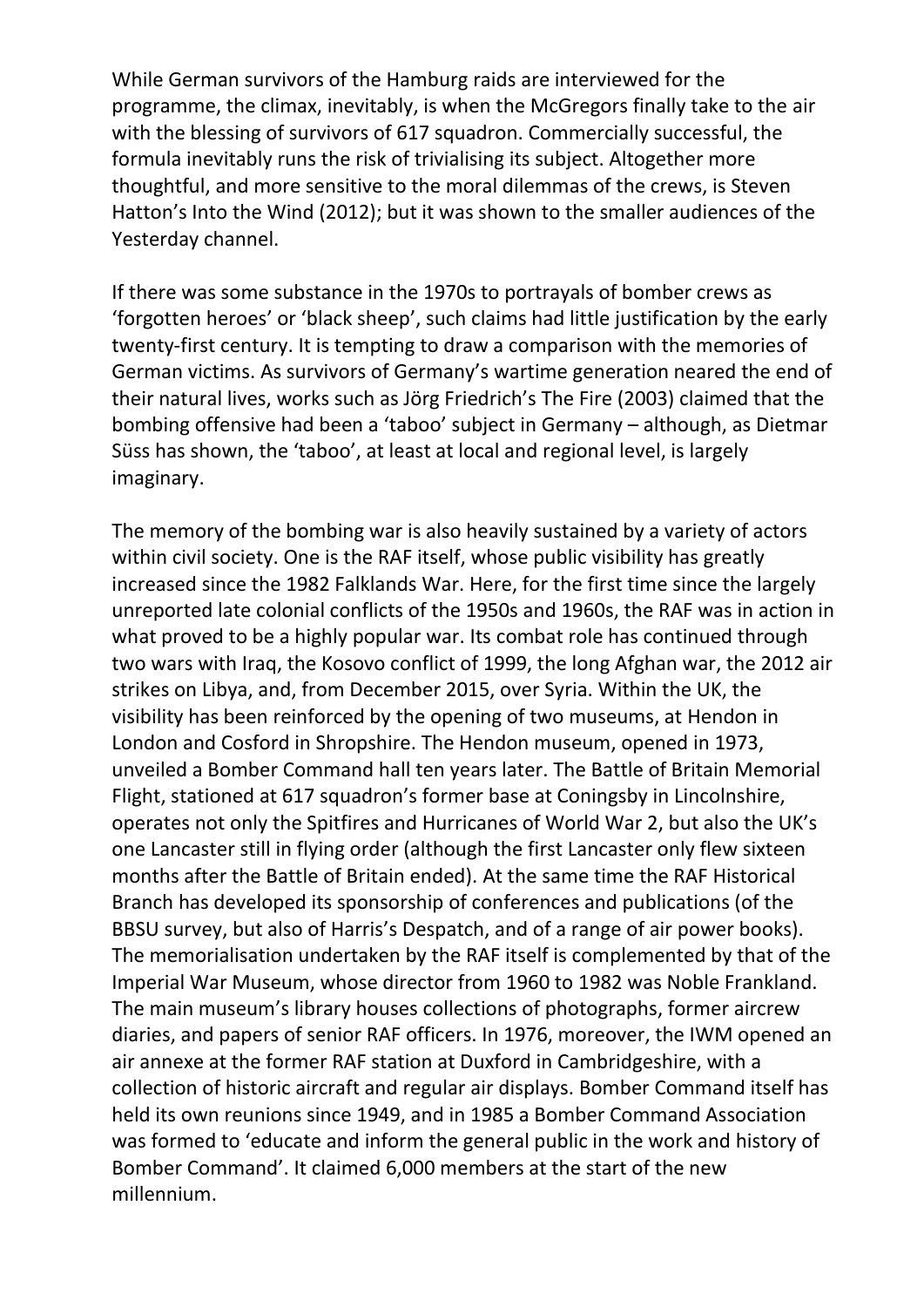Churches have memorialised the bombing, in highly contrasting ways that show 'how the memory of the Second World War could be fragmented and regionalized.' Across East Anglia, Bomber Command aircrew who served in nearby stations are celebrated in stained glass windows, usually dating from the 1950s. Bombers stand next to angels in Ely and Lincoln cathedrals; in the church at Great Yarmouth (which suffered several German raids) a window bears the Bomber Command motto – 'Strike hard, strike sure.' More widely known, however, because more international, is Coventry, which represents the German Blitz on Britain almost as much as Dresden stands for the Allied offensive against Germany. The two cities are twinned, and on 13 February 2000, the first Dresden anniversary of the new millennium, the bishop of Coventry, preaching in Dresden's Kreuzkirche, said that 'Hitler's war had unleashed a whirlwind into which we were all swept. The dynamic of war swept away our inhibitions. When the British and American air forces destroyed Dresden, we had suppressed our moral principles.' Starting from Coventry in 1945, three nails from the roof of the wrecked St Michael's Cathedral, bent together to form a cross, became the symbol of the cathedral's renewal; its replication across other destroyed churches in Europe became the symbol of a broad commitment to reconciliation, reaffirmed when the new cathedral was consecrated in 1962. The Community of the Cross of Nails, based in the new St Michael's cathedral, has partner churches in 27 countries, including 63 in Germany. Following German unification, the Dresden Trust was founded in Britain in 1993 with the initial purpose of helping to rebuild the Dresden Frauenkirche, which had been left in ruins under the GDR, and the broader one, again, of promoting and perpetuating reconciliation.

Bomber Command also, finally, has visible, public memorials. A statue of Harris was unveiled (amidst vocal protests) by the Queen Mother outside St Clement Danes, the central church of the RAF in the Strand, London, on 31 May 1992, the fiftieth anniversary of the thousand-bomber raid on Cologne. Altogether more ambitious was the Bomber Command memorial in Green Park, opened by the Queen on 28 June 2012. Despite their royal patronage, both monuments were financed by public subscription, amounting to £8 million for the Green Park memorial, not government money. The campaign to build the monument, led by the Bomber Command Association, attracted backing from many sources: Robin Gibb, leading member of the 60s and 70s pop group the Bee Gees; popular historians such as Kevin Wilson and Patrick Bishop, both critics of the government's failure to promote a memorial, which they ascribed to concerns about Anglo-German relations ; the right-wing, Eurosceptic press (the Daily Telegraph and above all the Daily Express and the Daily Mail); and right-wing political donors such as Lord Ashcroft, former Deputy Chairman of the Conservative Party, who contributed £1 million. Few wartime causes have been so politically marked.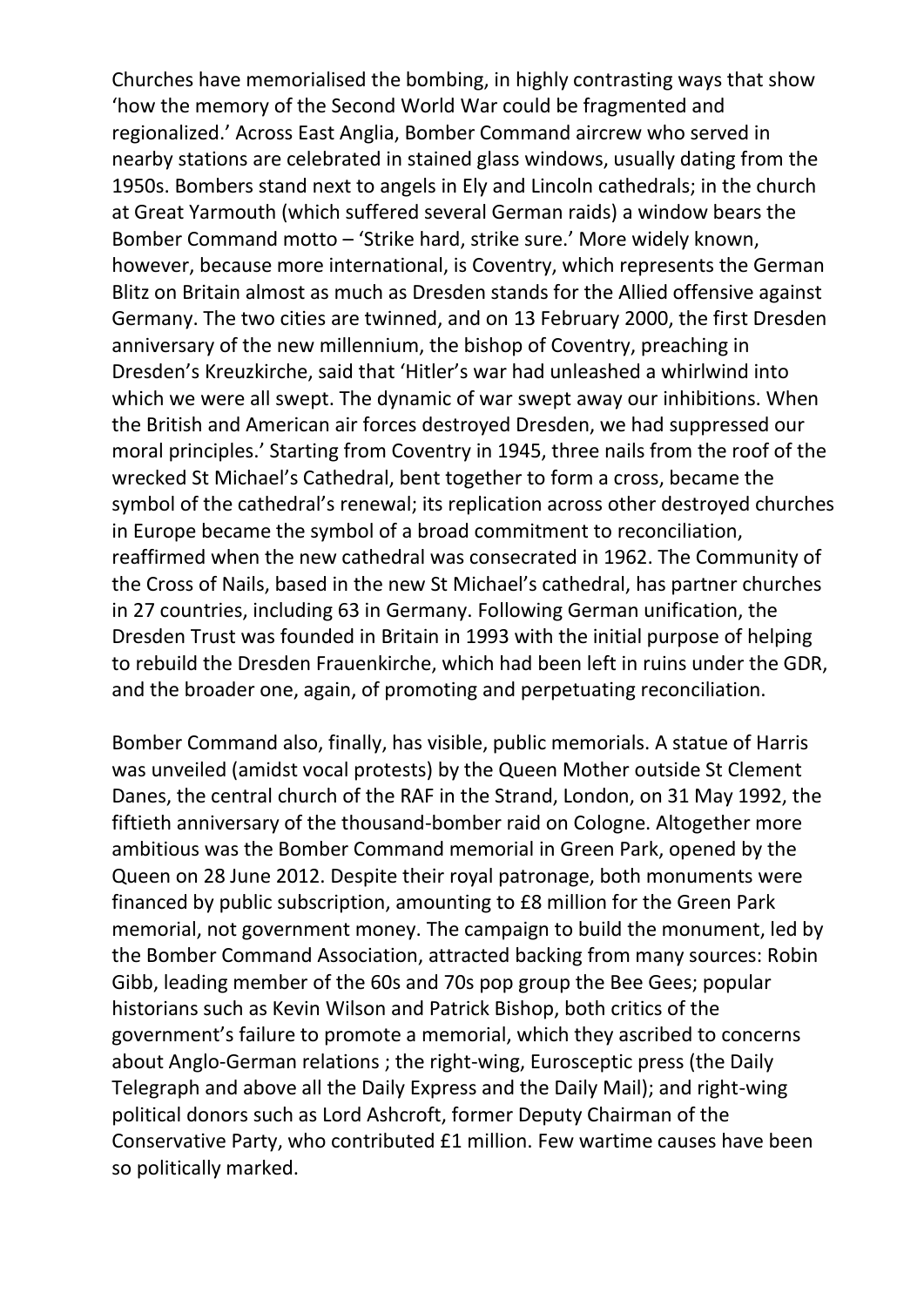The overblown Green Park edifice is not alone. By the coastal path at Beachy Head, another, almost ostentatiously modest monument, one metre wide by two metres long, marks the spot where many bomber crews flying south got their last sight of Britain. And at Lincoln, close to the headquarters of Bomber Command's no. 5 group, a 31-metre spire and a series of walls of remembrance unveiled in October 2015 form the heart of what is intended to be an International Bomber Command Centre.

By 2015, then, too late for many airmen, the upsurge in memorialisation had ensured that Britain has not one Bomber Command memorial, but three.

## **By way of conclusion**

The bombing war has remained the most contentious aspect of Britain's World War 2 record, but not because it was 'forgotten', an expression better reserved for much of the war in the Far East. It has been contentious above all because of the gulf between the exceptional courage of the young men who served in Bomber Command and the horror that they inflicted on the German civilian population. To celebrate the bravery of the aircrew is to belittle the suffering of the civilians who died; to state clearly that the bombing offensive violated the laws and norms by which civilised human beings wage war diminishes the courage of the aircrew. The extraordinary difficulty of straddling this gulf explains the unease even of some of the aircrew themselves. The difficulties are compounded, as Süss observes, if the international context is taken into account. Germans seeking to promote a sense of national victimhood have seized on the Official History and the more sceptical British accounts. And the efforts at reconciliation coming from British churches run the risk of establishing a moral equivalence between the two belligerents.

At the war's conclusion, to the shock of aircrews and their commander-in-chief, governments abruptly withdrew the vigorous support they had lent to Bomber Command's offensive over five years. At the same time both the British and American post-war bombing surveys, and the later British official history, concluded that bombing had not been nearly as effective as its proponents had suggested, while the message of reconciliation articulated from Coventry, in a country where the Church's position as a leader of opinion was still strong, entailed an ethical rejection of the bombing offensive. This, in the 1960s and 1970s, was the nearest that the United Kingdom came to a consensus opposed to the bombing campaign. The consensus was never universal, however; it did not prevent the publication of the Richards and Saunders history of the RAF, or the enormous popularity of the Dam Busters, both book and film, among all ages, and the war comics and plastic kits among children. By the 1990s, the history was being rewritten and the achievements of the offensive revised upwards. This did not create a new ethical consensus, even between historians, but it did suggest that Bomber Command had made a significant contribution to winning the war.